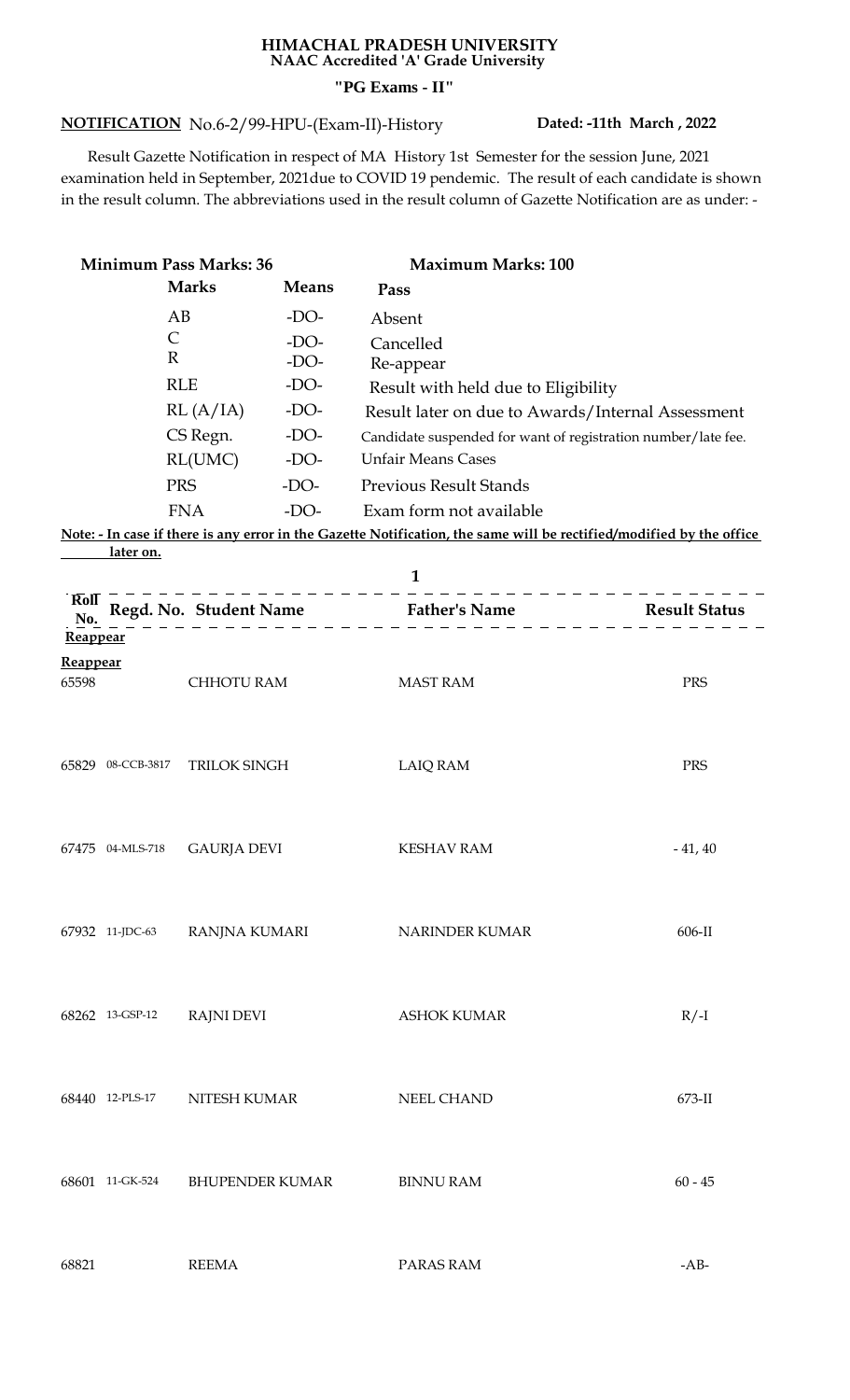| Reappear |                  |                                |                       |            |
|----------|------------------|--------------------------------|-----------------------|------------|
|          |                  | 69213 06-GCT-183 KUMARI VEENA  | LAIQ RAM              | $602-II$   |
|          |                  | 69329 14-GCM-30 KEDAR SINGH    | <b>BAROO RAM</b>      | PRS        |
|          | 69505 97-BP-441  | JAI LAL                        | <b>NANKU RAM</b>      | $-AB-$     |
|          |                  | 69520 14-SL-304 ISHITA CHAUHAN | JAI GOPAL CHAUHAN     | PRS        |
|          |                  | 69525 13-PS-34 CHATTER SINGH   | <b>AMAR SINGH</b>     | PRS        |
|          |                  | 69826 12-PKA-1803 SUSHMA DEVI  | OM PRAKASH            | $-AB-$     |
|          |                  | 70081 11-SL-250 KULDEEP SHARMA | TARA CHAND SHARMA     | $R/$ -III  |
|          | 70910 07-GK-168  | <b>REENA KUMARI</b>            | TEJ RAM               | <b>PRS</b> |
|          | 70915 14-GK-484  | PAYAL KUMARI                   | <b>MANSA RAM</b>      | PRS        |
|          | 71165 14-MA-1347 | KANIKA SHARMA                  | KHEMC HAND SHARMA     | $R/$ -III  |
|          | 71174 14-MA-1311 | <b>SUMAN</b>                   | <b>GHANSHYAM</b>      | PRS        |
|          | 71952 03-ST-227  | PREETI NARWAL                  | H. S. NARWAL          | $-AB-$     |
|          | 72032 14-GLK-253 | <b>DIVYA</b>                   | <b>GOVRDHAN SINGH</b> | $46 -$     |
|          | 72474 96-PKA-25  | <b>BANDNA KAUSHIK</b>          | AKSHAY KAUSHIK        | $51 - 36$  |